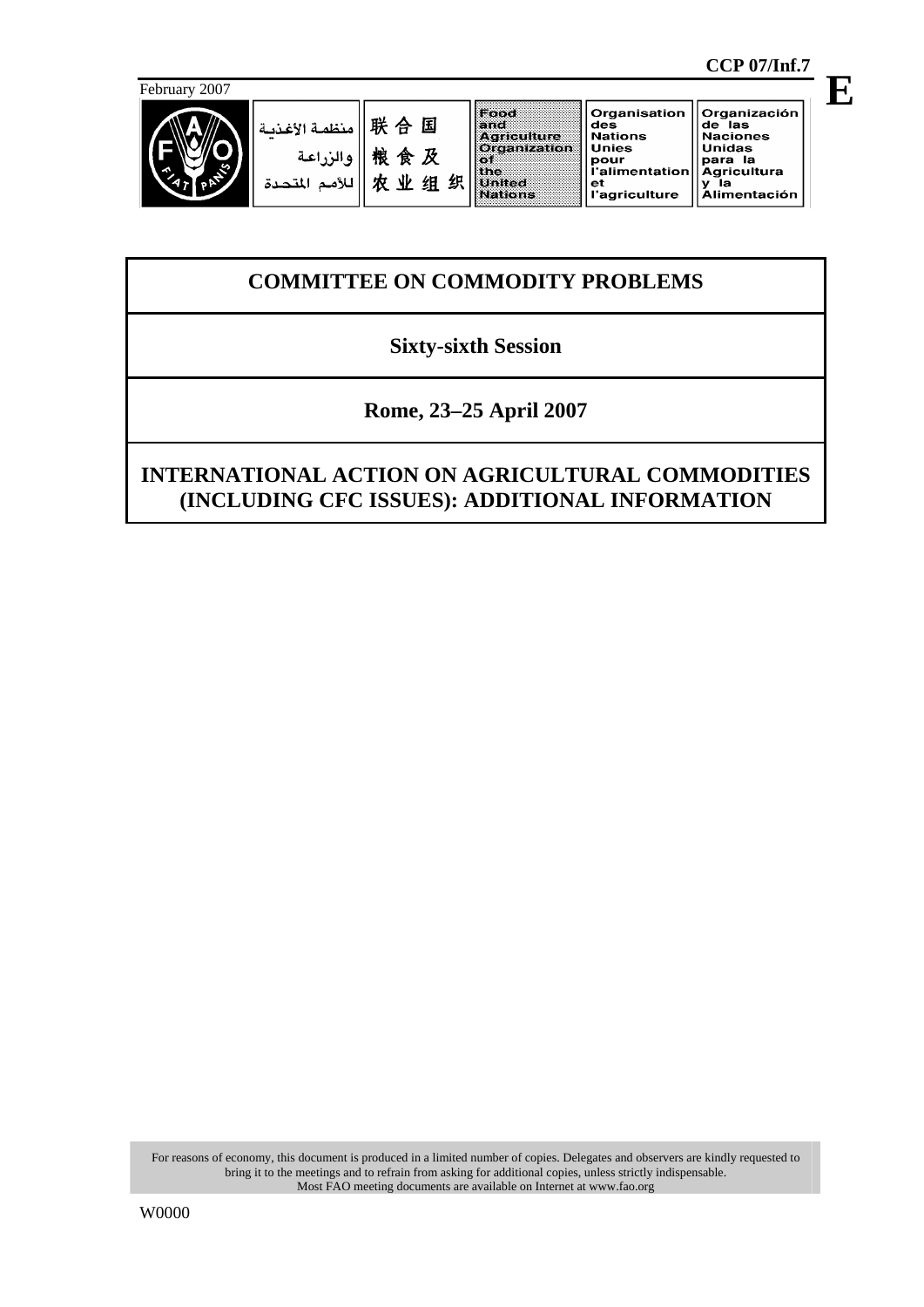|                                                                                                                                                                                       | Value (US\$)        |                                     | <b>Location of Project</b><br><b>Activities</b>                     | <b>PEA</b>                                                            | <b>Starting Date</b> | Completion<br><b>Date/Comments</b>               |  |  |  |  |
|---------------------------------------------------------------------------------------------------------------------------------------------------------------------------------------|---------------------|-------------------------------------|---------------------------------------------------------------------|-----------------------------------------------------------------------|----------------------|--------------------------------------------------|--|--|--|--|
| <b>Title</b>                                                                                                                                                                          | <b>Total Budget</b> | <b>Grant from the</b><br><b>CFC</b> |                                                                     |                                                                       |                      |                                                  |  |  |  |  |
| 1. Projects Under Implementation or completed since 2004                                                                                                                              |                     |                                     |                                                                     |                                                                       |                      |                                                  |  |  |  |  |
| <b>IGG</b> on Bananas and Tropical Fruits:<br>Farmer participatory evaluation and<br>dissemination of improved Musa germplasm                                                         | 4 3 1 8 8 1 5       | 1862087                             | Guinea, Uganda, DR<br>Congo, Haiti, Nicaragua,<br>Honduras, Ecuador | <b>INIBAP</b>                                                         | Feb-03               | Mar-07                                           |  |  |  |  |
| <b>IGG</b> on Bananas and Tropical Fruits:<br>Reviving banana cultivation in Guinea                                                                                                   | 2 903 900           | 720 400                             | Rep of Guinea                                                       | <b>UNOPS</b>                                                          | Apr-03               | $Dec-06$                                         |  |  |  |  |
| <b>IGG</b> on Bananas and Tropical Fruits:<br>Regional Cashew Improvement: Network for<br>Eastern and Southern Africa                                                                 | 3 194 344           | 2 794 344                           | Tanzania, Mozambique,<br>Kenya, Madagascar,<br>Ethiopia and Malawi  | Naliendele Agricultural<br>Research Institute, Tanzania               | $Oct-04$             | Oct-09                                           |  |  |  |  |
| <b>IGG</b> on Bananas and Tropical Fruits:<br>Diversification of Agriculture in Guatemala<br>and Mexico (Chiapas) through the Production<br>and Exports of Tropical Fruits            | 3 731 212           | 1729 956                            | Mexico and Guatemala                                                | Instituto para el Desarrollo<br>Regional                              | $Jun-04$             | $Jun-07$                                         |  |  |  |  |
| <b>IGG</b> on Bananas and Tropical Fruits:<br>Management of Flowering and Harvesting of<br>Mangoes in Ecuador and Nicaragua to<br>Improve Quality and Competitiveness (fast<br>track) | 213 520             | 116 200                             | Ecuador and Nicaragua                                               | Fundación Mango Ecuador                                               | $Sep-05$             | Sep-07                                           |  |  |  |  |
| <b>IGG</b> on Bananas and Tropical Fruits:<br>(MEDHP) in Eastern Himalayas: Developing<br>Sustainable Supply Chain and Enhancing<br>Rural Livelihoods                                 | 2 303 691           | 1681515                             | Bangladesh, Bhutan and<br>Nepal,                                    | International Centre for<br><b>Integrated Mountain</b><br>Development | $May-06$             | May-08                                           |  |  |  |  |
| <b>IGG</b> on Bananas and Tropical Fruits:<br>Enhancing Competitiveness of Tropical<br>Fruits in Asia/ Pacific Region                                                                 | 3 706 632           | 1766 100                            | India, Sri Lanka and<br>Thailand                                    | <b>Economic and Social</b><br>Commission for Asia and the<br>Pacific  |                      |                                                  |  |  |  |  |
| IGG on Citrus: Improving Production of<br>Citrus Planting Material in the Caribbean<br>Basin                                                                                          | 6 645 796           | 1 542 690                           | Cuba, Mexico,<br>Guatemala, Trinidad and<br>Tobago                  | <b>UNOPS</b>                                                          |                      | Approved in 2003, but not yet started            |  |  |  |  |
| IGG on Grains: Small scale cassava<br>processing and vertical integration of the<br>cassava sub-sector in southern and eastern<br>Africa                                              | 4 1 1 1 8 1 7       | 1 150 944                           | Madagascar,<br>Mozambique, Tanzania,<br>Uganda and Zambia           | IITA, Nigeria                                                         |                      | Completed in 2005, Phase II under<br>preparation |  |  |  |  |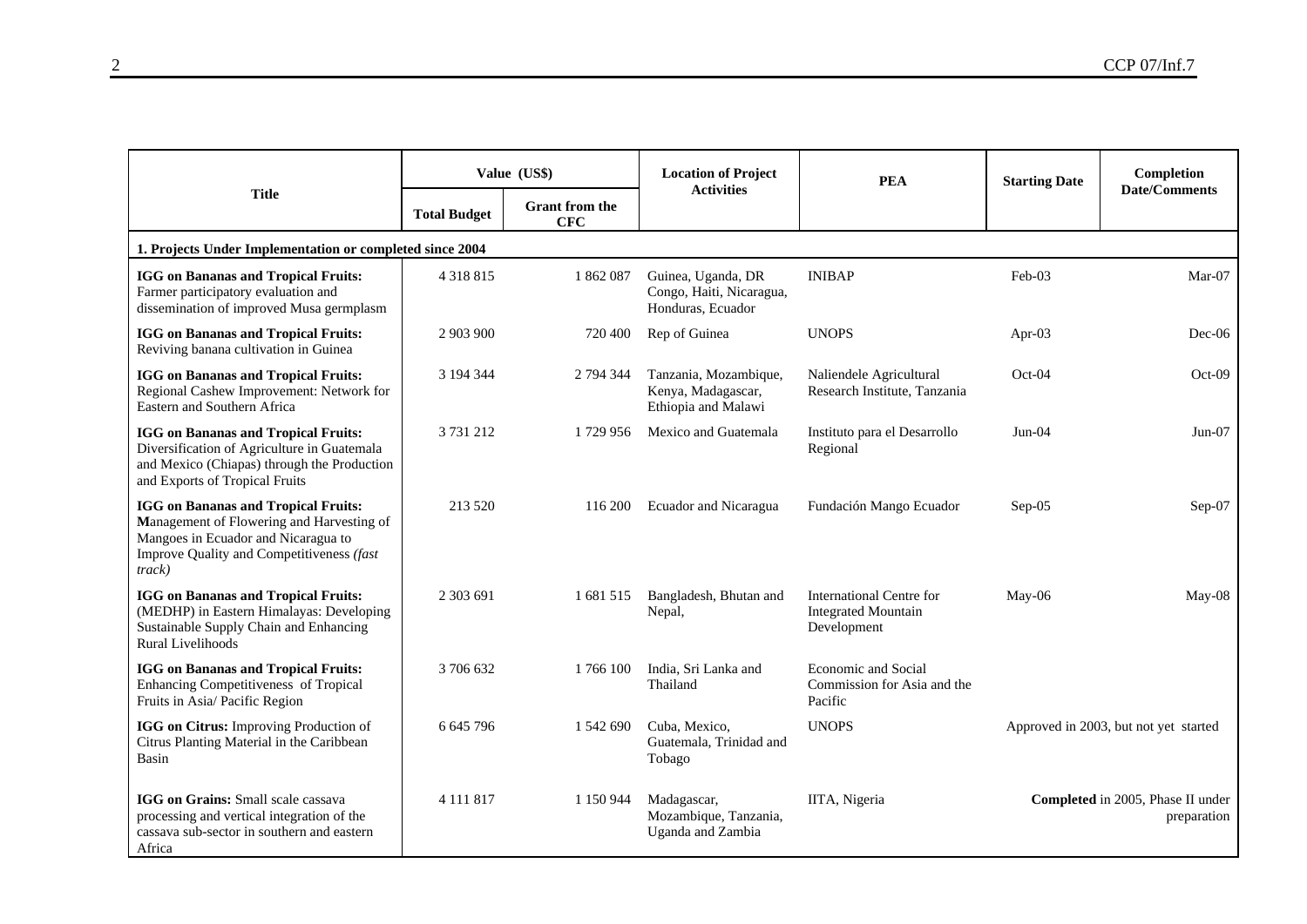|                                                                                                                                                                      | Value (US\$)                  |                                     | <b>Location of Project</b>                                 | <b>PEA</b>                                                              | <b>Starting Date</b> | Completion           |  |  |  |  |
|----------------------------------------------------------------------------------------------------------------------------------------------------------------------|-------------------------------|-------------------------------------|------------------------------------------------------------|-------------------------------------------------------------------------|----------------------|----------------------|--|--|--|--|
| <b>Title</b>                                                                                                                                                         | <b>Total</b><br><b>Budget</b> | <b>Grant from the</b><br><b>CFC</b> | <b>Activities</b>                                          |                                                                         |                      | <b>Date/Comments</b> |  |  |  |  |
| 1. Projects Under Implementation or completed since 2004                                                                                                             |                               |                                     |                                                            |                                                                         |                      |                      |  |  |  |  |
| IGG on Grains: A Dryland Commodity Atlas (fast<br>track)                                                                                                             | 41 750                        | 41 750                              |                                                            | <b>United Nations</b><br><b>Convention to Combat</b><br>Desertification | $Sep-06$             | $Dec-06$             |  |  |  |  |
| <b>IGG on Grains:</b> Enhanced Use of Cassava in the<br>Animal and Balanced Feed Industries of LAC: A<br>Market Development Approach for Improved<br>Competitiveness | 3 0 8 9 4 7 5                 | 1 049 000                           | Colombia, Venezuela<br>and Haiti                           | CLAYUCA (CIAT,<br>Colombia)                                             | $M$ ay-03            | $May-07$             |  |  |  |  |
| IGG on Grains: Rehabilitation and Development of<br>Potato Production in the Democratic People's<br>Republic of Korea and Bhutan (Phase I)                           | 2 755 000                     | 1 435 000                           | Bhutan and the<br>Democratic People's<br>Republic of Korea | <b>International Potato</b><br>Centre, Peru                             | $Nov-03$             | $Nov-06$             |  |  |  |  |
| IGG on Grains: Enhanced Utilisation of Sorghum<br>and Pearl Millet Grains in Poultry Feed Industry to<br>Improve Livelihoods of Small-Scale Farmers in Asia          | 2 000 000                     | 1 509 000                           | China, Thailand and<br>India                               | ICRISAT, India                                                          | $Jun-05$             |                      |  |  |  |  |
| IGG on Grains: Industrial Development of Sorghum<br>Malt and its Utilization in the Food Industries                                                                  | 2 500 000                     | 1 500 000                           | Ghana and Nigeria                                          | <b>UNIDO</b>                                                            | $May-03$             | May-07               |  |  |  |  |
| IGG on Grains: West African Sorghum Value Chain<br>Development                                                                                                       | 2 897 000                     | 1 527 000                           | Sierra Leon and Ghana                                      | European Development<br>Co-operative                                    | $Jun-06$             | $Jun-11$             |  |  |  |  |
| IGG on Grains: Developments of Grain Marketing<br>Systems through Warehousing and Inventory Credit in<br>Africa                                                      | 2 000 000                     | 1 200 000                           | Ghana, Ethiopia and<br>Zambia                              | <b>National Resources</b><br>Institute UK                               |                      | Completed in 2004    |  |  |  |  |
| IGG on Hard Fibres: Sisal Development: Sisal<br>Fibre Replacing Asbestos in Cement Composites                                                                        | 1 362 500                     | 672 500                             | <b>Brazil</b>                                              | SEBRAE, Brazil                                                          | $Jan-06$             | Dec-08               |  |  |  |  |
| IGG on Hard Fibres: Cleaner Integral Utilisation of<br>Sisal Waste for Biogas and Bio fertilisers                                                                    | 1 500 812                     | 927 712                             | United Republic of<br>Tanzania                             | <b>UNIDO</b>                                                            | May-04               | Dec-07               |  |  |  |  |
| IGG on Hard Fibres: Operationalization of a Pilot<br>Facility for a Continuous Sisal Fibre<br>Extraction/Production Process (fast track)                             | 135 750                       | 118 500                             | United Republic of<br>Tanzania                             | <b>UNIDO</b>                                                            | $Jul-05$             | $Dec-06$             |  |  |  |  |
| IGG on Hard Fibres: Pilot Facility for Efficient Coir<br>Processing and Quality Control                                                                              | 730 765                       | 480 373                             | Sri Lanka                                                  | <b>Industry Technology</b><br>Institute                                 | $Oct-05$             | Oct-07               |  |  |  |  |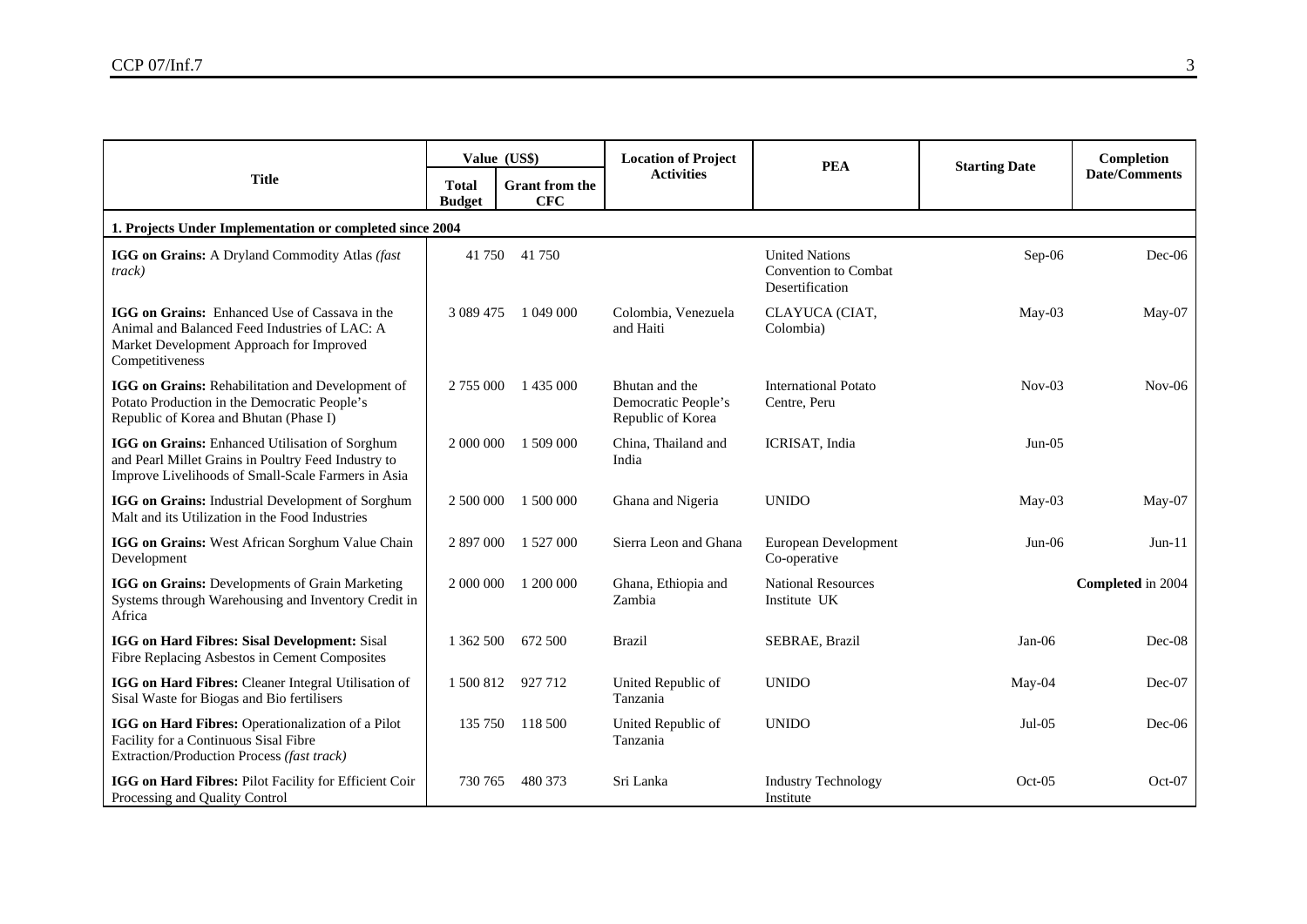|                                                                                                                                                                                                     | Value (US\$)        |                              | <b>Location of Project</b>                                            | <b>PEA</b>                                                     | <b>Starting Date</b> | Completion           |  |  |
|-----------------------------------------------------------------------------------------------------------------------------------------------------------------------------------------------------|---------------------|------------------------------|-----------------------------------------------------------------------|----------------------------------------------------------------|----------------------|----------------------|--|--|
| <b>Title</b>                                                                                                                                                                                        | <b>Total Budget</b> | <b>Grant</b> from<br>the CFC | <b>Activities</b>                                                     |                                                                |                      | <b>Date/Comments</b> |  |  |
| 1. Projects Under Implementation or completed since 2004                                                                                                                                            |                     |                              |                                                                       |                                                                |                      |                      |  |  |
| IGG on Hard Fibres: Coir-based Building and<br>Packaging Material                                                                                                                                   | 1 698 000           | 1 398 000                    | Philippines and the<br>Netherlands                                    | Agrotechnology and Food<br>Innovations of the Netherlands      |                      | Completed in 2005    |  |  |
| IGG on Hard Fibres: Product and Market<br>Development of Sisal and Henequen Products                                                                                                                | 5 374 966           | 2 570 000                    | United Republic of<br>Tanzania, Kenya                                 | <b>UNIDO</b>                                                   |                      | Completed in 2005    |  |  |
| IGG on Hard Fibres: Improvement of Fibre<br>Extraction and Identification of Higher Yielding<br>Varieties                                                                                           | 1 456 134           | 841 240                      | Philippines                                                           | <b>UNIDO</b>                                                   |                      | Completed in 2005    |  |  |
| IGG on Hides and Skins: Commercialization of<br>Hides and Skins by Improving Collection and<br>Quality in Small-Holder Farming Systems                                                              | 3 0 7 5 0 4 7       | 2 207 600                    | Botswana, Malawi,<br>Tanzania, Zambia and<br>Zimbabwe                 | Eastern and Southern Africa<br>Leather Industries Association  | $Jul-03$             | $Jun-06$             |  |  |
| IGG on Hides and Skins: Workshop on Pre-<br>Slaughter Defects of Hides and Skins and<br>Intervention Options in East Africa: Harnessing<br>the Leather Industry to Benefit the Poor (fast<br>track) | 80 227              | 73 9 27                      | Ethiopia, Burundi,<br>Djibouti, Kenya,<br>Rwanda, Sudan and<br>Uganda | Leather and Leather Products<br>Institute                      |                      |                      |  |  |
| IGG on Hides and Skins: Adding Value to<br>African Leather Through Improvement of Quality<br>of Leather and Leather Products                                                                        | 2 273 000           | 1 551 400                    | Ethiopia, Kenya,<br>Sudan and Zimbabwe                                | Leather and Leather Products<br>Institute                      | Dec-02               | $Nov-05$             |  |  |
| IGG on Hides and Skins: Hides and Skins<br>Improvement Scheme in West Africa                                                                                                                        | 2 242 925           | 1 555 725                    | Burkina Faso, Mali,<br>Niger and Senegal                              | <b>UNIDO</b>                                                   | Sep-04               | Aug- $07$            |  |  |
| IGG on Meat and Dairy Products: Meat<br>Commodity Diversification and Upgrading of<br>Meat Processing Technologies in Asia-Pacific                                                                  | 2 200 000           | 850 000                      | Philippines, Myanmar,<br>Bangladesh, Samoa                            | UNOPS with technical support<br>from FAO's AGAP and<br>CIM/GTZ | $Oct-03$             | $Dec-06$             |  |  |
| <b>IGG on Meat and Dairy Products: Enhancing</b><br>Beef Productivity, Quality, Safety and Trade in<br>Central America                                                                              | 6 200 000           | 3 400 000                    | Costa Rica.<br>Guatemala, Honduras<br>and Nicaragua                   | <b>ILRI</b>                                                    | Sep-03               | $Dec-07$             |  |  |
| IGG on Meat and Dairy Products: Improving<br>Marketing and Productivity of Smallholder Cattle<br>in Southern Africa (fast track)                                                                    | 89 037              | 70 037                       | Mozambique, Zambia<br>and Zimbabwe                                    |                                                                |                      | Completed in 2005    |  |  |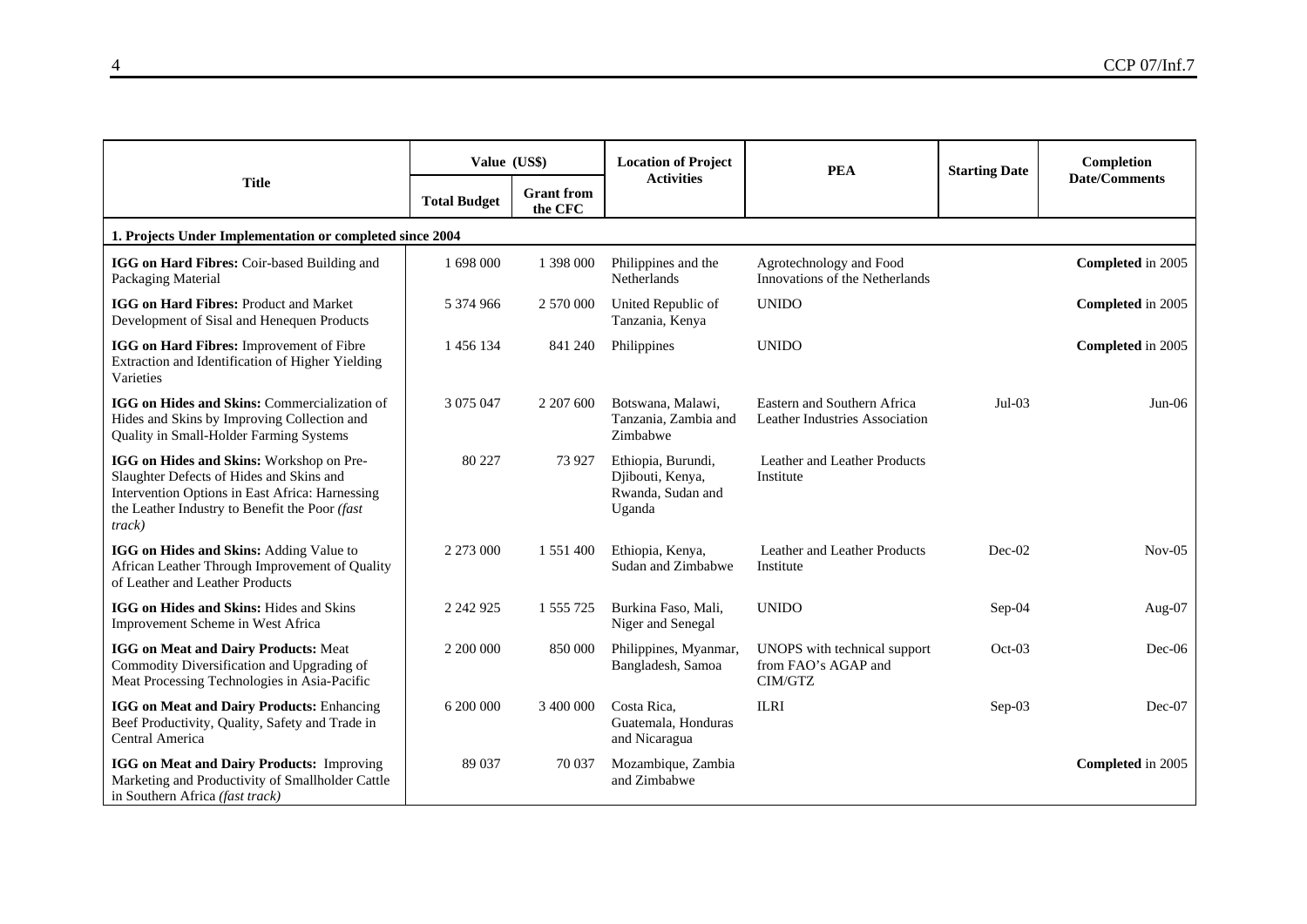|                                                                                                                                       | Value (US\$)        |                              | <b>Location of Project</b>                                                                  | <b>PEA</b>       | <b>Starting Date</b> | Completion           |  |  |
|---------------------------------------------------------------------------------------------------------------------------------------|---------------------|------------------------------|---------------------------------------------------------------------------------------------|------------------|----------------------|----------------------|--|--|
| <b>Title</b>                                                                                                                          | <b>Total Budget</b> | <b>Grant</b> from<br>the CFC | <b>Activities</b>                                                                           |                  |                      | <b>Date/Comments</b> |  |  |
| 1. Projects Under Implementation or completed since 2004                                                                              |                     |                              |                                                                                             |                  |                      |                      |  |  |
| IGG on Oils, Oilseeds and Fats: Control of<br>Coconut Lethal Yellowing Disease                                                        | 4 773 000           | 2 457 000                    | Jamaica, Mexico,<br>Honduras                                                                | CBI. Jamaica     | $Oct-05$             | $Dec-10$             |  |  |
| IGG on Oils, Oilseeds and Fats: Improving<br>product quality and market access for shea butter<br>originating from Sub-Saharan Africa | 3 2 2 5 3 1 2       | 1 696 196                    | Mali, Niger, Burkina<br>Faso, Senegal                                                       | ICRAF, Mali      | Apr- $04$            | $Mar-07$             |  |  |
| IGG on Oils, Oilseeds and Fats: Coconut<br>integrated pest management                                                                 | 1 467 500           | 801 050                      | Philippines, Sri Lanka,<br>India, PNG, Indonesia,<br>Malaysia, Tanzania,<br>Samoa, Thailand | APCC, Indonesia  | $Jan-04$             | Dec-06               |  |  |
| IGG on Oils, Oilseeds and Fats: Development of<br>sustainable groundnut seed systems                                                  | 3 0 5 4 2 7 8       | 2 102 946                    | Mali, Senegal, Niger,<br>Nigeria                                                            | ICRISAT, Mali    | $M$ ay-03            | Mar-07               |  |  |
| IGG on Rice: Bridging the Irrigated Yield Gap in<br>Irrigated Rice in Venezuela and RS, Brazil                                        | 1 560 890           | 980 000                      | Brazil and Venezuela                                                                        | <b>CIAT</b>      | $Jul-02$             | $Dec-06$             |  |  |
| <b>COFI:FT:</b> Artisanal fisheries in Central America                                                                                | 1 621 310           | 1 020 160                    | Honduras, Mexico and<br>Cuba                                                                | <b>INFOPESCA</b> | 06                   | 09                   |  |  |
| <b>COFI:FT:</b> Fisheries improvement in Mauritania<br>and Guinea                                                                     | 1 1 1 7 8 0 0       | 621 300                      | Mauritania and Guinea                                                                       | <b>INFOPECHE</b> | 06                   | 09                   |  |  |
| <b>COFI:FT:</b> Organic aquaculture in Thailand,<br>Malaysia and Myanmar                                                              | 1 582 000           | 1 015 607                    | Thailand, Malaysia<br>and Myanmar                                                           | <b>INFOFISH</b>  | 06                   | 09                   |  |  |
| <b>COFI:FT:</b> Value-added products from the Arab<br>region                                                                          | 1 233 000           | 425 000                      | Tunisia, Morocco,<br>Mauritania and Yemen                                                   | <b>INFOSAMAK</b> | 96                   | 05                   |  |  |
| <b>COFI:FT:</b> Nile perch and dagaa project                                                                                          | 544 005             | 378 525                      | Kenya, Tanzania and<br>Uganda                                                               | <b>COMESA</b>    | 02                   | 06                   |  |  |
| <b>COFI:FT:</b> Tuna project in Maldives and Papua<br>New Guinea                                                                      | 1 100 000           | 759 610                      | Maldives and Papua<br>New Guinea                                                            | <b>INFOFISH</b>  | 02                   | 06                   |  |  |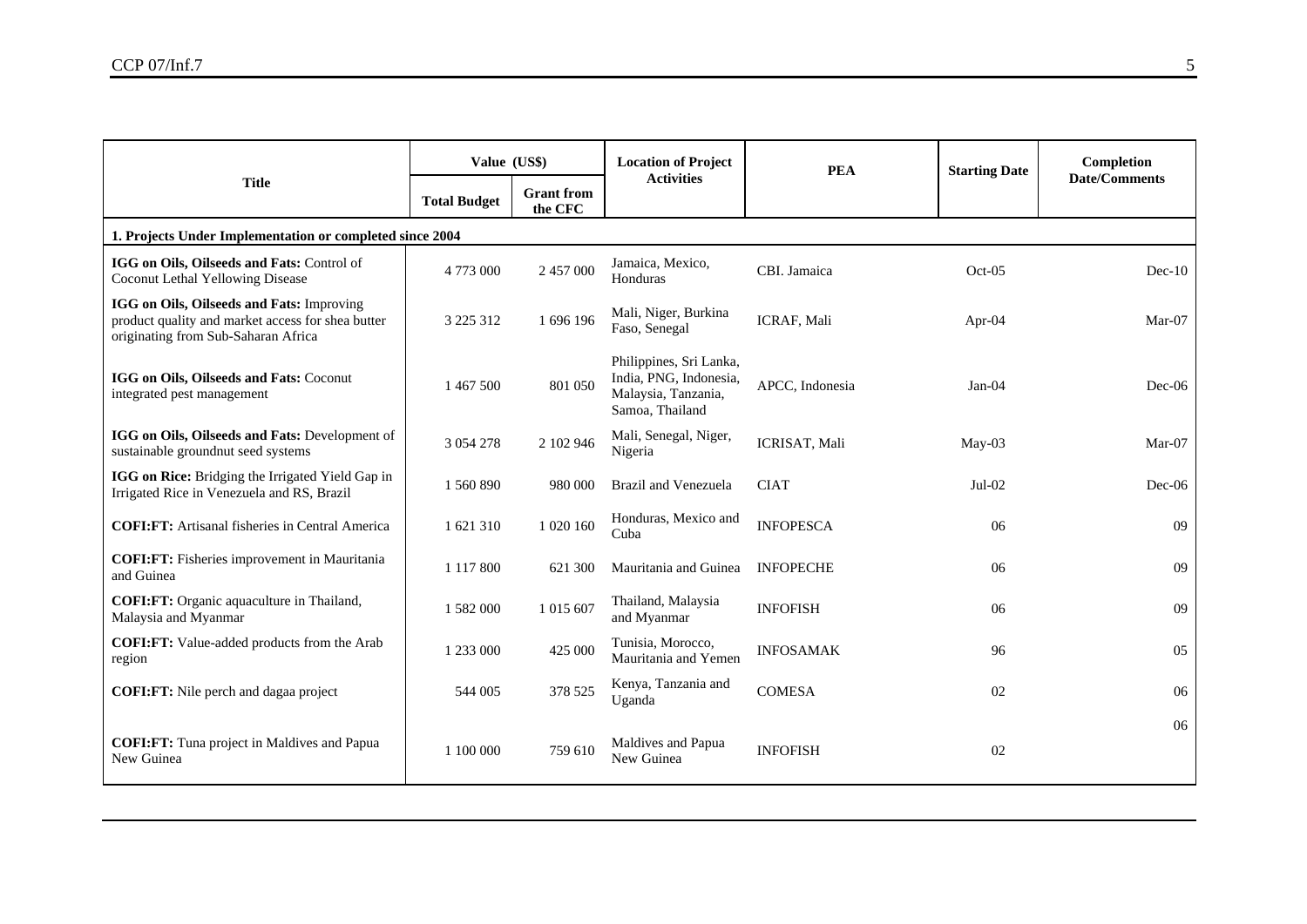|                                                                                                                                                     | Value (US\$)        |                              | <b>Location of Project</b>       |                                                                      | <b>Starting</b>                       | Completion                                         |
|-----------------------------------------------------------------------------------------------------------------------------------------------------|---------------------|------------------------------|----------------------------------|----------------------------------------------------------------------|---------------------------------------|----------------------------------------------------|
| <b>Title</b>                                                                                                                                        | <b>Total Budget</b> | <b>Grant</b> from<br>the CFC | <b>Activities</b>                | <b>PEA</b>                                                           | <b>Date</b>                           | <b>Date/Comments</b>                               |
| 1. Projects Under Implementation or completed since 2004                                                                                            |                     |                              |                                  |                                                                      |                                       |                                                    |
| COFI:FT: Tilapia project in Venezuela and Brazil                                                                                                    | 1 477 560           | 875 160                      | Venezuela and Brazil             | <b>INFOPESCA</b>                                                     | 03                                    | 06                                                 |
| COFI:FT: Artisanal fisheries in Mozambique and<br>Angola                                                                                            | 1 157 200           | 694 705                      | Mozambique and<br>Angola         | <b>INFOPECHE/INFOSA</b>                                              | 07                                    | 09                                                 |
| <b>TOTAL</b>                                                                                                                                        | 98 745 970          | 52 170 259                   |                                  |                                                                      |                                       |                                                    |
| 2. Projects approved by CFC and/or its Consultative Committee (CC)                                                                                  |                     |                              |                                  |                                                                      |                                       |                                                    |
| <b>IGG</b> on Bananas and Tropical Fruits:<br>Promotion of exports of organic bananas from<br>Ethiopia and Sudan                                    | 3 5 8 8 1 1 3       | 2 090 600                    | Ethiopia, Sudan                  | <b>INIBAP</b>                                                        | Approved in 2006, but not yet started |                                                    |
| <b>IGG</b> on Bananas and Tropical Fruits:<br>Feasibility study for the Pesticide Reduction Plan<br>for Banana                                      | 134 500             | 89 000                       | Netherlands                      | Wageningen University<br><b>Research Centre</b>                      | Approved in 2006, but not yet started |                                                    |
| <b>IGG on Bananas and Tropical Fruits: Quality</b><br><b>Assurance and Enhancing Export Competitiveness</b><br>of Tropical Fruits from African LDCs | 1499138             | 1 299 138                    |                                  | <b>UNCTAD</b>                                                        | Waiting signature from FAO            |                                                    |
| <b>IGG</b> on Bananas and Tropical Fruits:<br>Diversification Programme for Vegetable Export<br>Development in Ethiopia and Sudan                   | 2 0 39 9 59         | 1795 136                     | Ethiopia and Sudan               | Ethiopian Horticulture<br>Producers and Exporters<br>Association     | Project agreement signed July 2006    |                                                    |
| <b>IGG on Tropical Fruits: Enhancing</b><br>Competitiveness of Tropical Fruits in Asia/<br>Pacific Region                                           | 3 706 632           | 1766100                      | India, Sri Lanka and<br>Thailand | <b>Economic and Social</b><br>Commission for Asia and the<br>Pacific | Waiting signature from ESCAP          |                                                    |
| IGG on Grains: Potato Value chain<br>Development in West Africa                                                                                     | 3 5 8 4 0 2 6       | 1794476                      | Guinea and Senegal               |                                                                      |                                       | Approved in 2006, but not yet started              |
| IGG on Grains: Capacity Building and<br>Sensitization for the Agricultural Commodity<br>Exchange for Africa                                         | 492 000             | 120 000                      | Malawi                           | <b>Agricultural Commodity</b><br>Exchange, Malawi                    |                                       | Approved in 2006, but not yet started              |
| <b>IGG</b> on Meat and Dairy Products:<br>Strengthening the productivity and<br>competitiveness of the smallholder dairy sector                     | 3 3 3 6 0 0 0 0     | 2 000 000                    | Lesotho and Zambia               |                                                                      |                                       | Approved by the CFC Secretariat in<br>January 2006 |